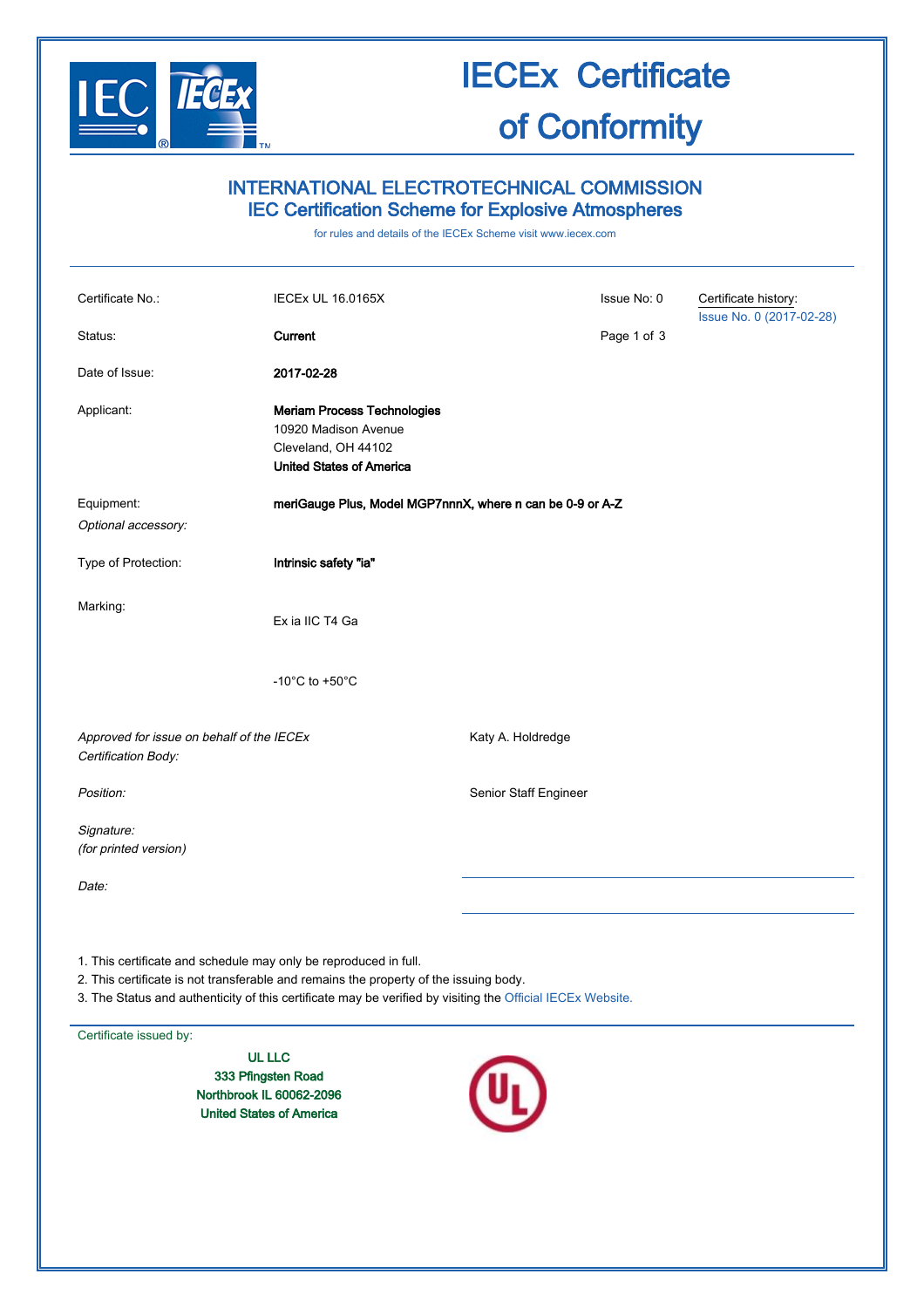

# IECEx Certificate of Conformity

| Certificate No: | <b>IECEX UL 16.0165X</b>                                                                                             | Issue No: 0 |
|-----------------|----------------------------------------------------------------------------------------------------------------------|-------------|
| Date of Issue:  | 2017-02-28                                                                                                           | Page 2 of 3 |
| Manufacturer:   | <b>Meriam Process Technologies</b><br>10920 Madison Avenue<br>Cleveland, OH 44102<br><b>United States of America</b> |             |

Additional Manufacturing location(s):

This certificate is issued as verification that a sample(s), representative of production, was assessed and tested and found to comply with the IEC Standard list below and that the manufacturer's quality system, relating to the Ex products covered by this certificate, was assessed and found to comply with the IECEx Quality system requirements. This certificate is granted subject to the conditions as set out in IECEx Scheme Rules, IECEx 02 and Operational Documents as amended.

#### STANDARDS:

The electrical apparatus and any acceptable variations to it specified in the schedule of this certificate and the identified documents, was found to comply with the following standards:

| IEC 60079-0: 2011<br>Edition:6.0 | Explosive atmospheres - Part 0: General requirements                          |
|----------------------------------|-------------------------------------------------------------------------------|
| IEC 60079-11:2011<br>Edition:6.0 | Explosive atmospheres - Part 11: Equipment protection by intrinsic safety "i" |

This Certificate does not indicate compliance with electrical safety and performance requirements other than those expressly included in the

Standards listed above.

#### TEST & ASSESSMENT REPORTS:

A sample(s) of the equipment listed has successfully met the examination and test requirements as recorded in

Test Report:

[US/UL/ExTR16.0190/00](http://iecex.iec.ch/iecex/IECExWeb.nsf/ExTRNumber/US/UL/ExTR16.0190/00?OpenDocument)

Quality Assessment Report:

[US/UL/QAR10.0011/04](http://iecex.iec.ch/iecex/IECExWeb.nsf/QARNumber/US/UL/QAR10.0011/04?OpenDocument)